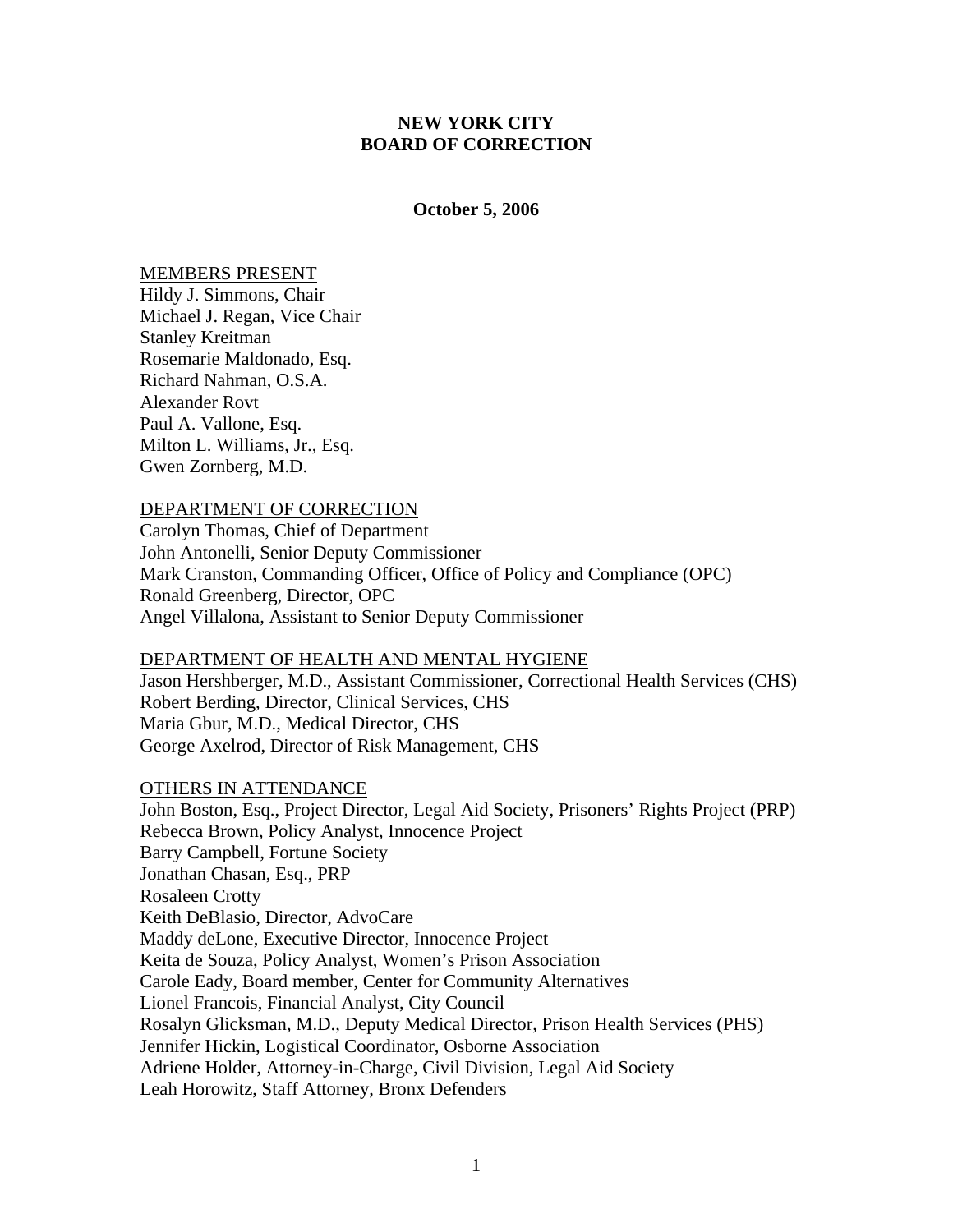Martha Kashickey, Policy Analyst, Innocence Project Rachel Meeropol, Staff Attorney, Center for Constitutional Rights Julie Mormando, Community Justice Works Lisa M. Rappe, Coalition for Women Prisoners, Correctional Association Marion Rodriguez, Organizer, New York Campaign for Telephone Justice Jennine Ventura, Legislative Policy Analyst, City Council Dale Wilker, Esq., PRP Jon Wool, Senior Counsel, Commission on Safety & Abuse in America's Prisons, Vera Institute of Justice Fazal Yussaff, Director of Operations, PHS Milton Zelermyer, Esq., PRP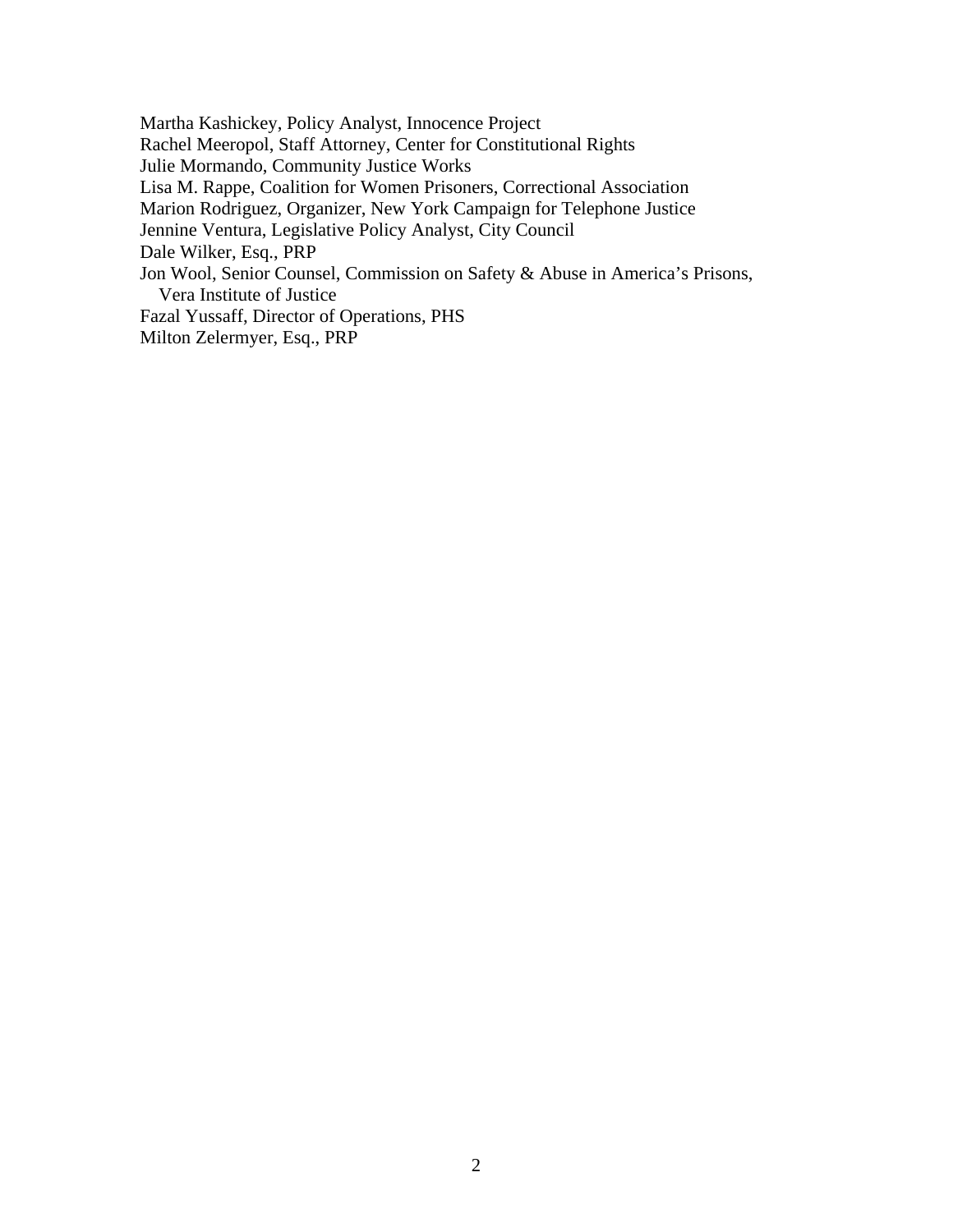Chair Hildy J. Simmons called the meeting to order at 9:37 a.m. A motion to approve minutes of the September 14, 2006 Board of Correction meeting was approved without opposition.

 Jason Hershberger, M.D., Assistant Commissioner for the Department of Health and Mental Hygiene's (DOHMH) Correctional Health Services (CHS), reported that he attended a State Commission of Correction conference on improving health and mental health care delivery, and is of the opinion that New York City is doing very well when compared with other facilities around the state. He said that an important DOHMH initiative is for everyone to know their HIV status. He said that on Rikers Island, the number of rapid HIV tests has increased five-fold in the last year. He noted that as a result, many more New Yorkers are able to use information about their HIV status to inform their health decisions. Dr. Hershberger said that DOHMH is preparing to introduce an electronic mental health and discharge planning record. He said that DOHMH has implemented a new set of assessment tools for documenting mental health conditions, focusing on reentry issues. He said providers now will track the communitybased resources newly-admitted prisoners were using and what resources they will need upon release. Dr. Hershberger said that a new set of mental health forms will contain a diagnosis and indicate the seriousness of a person's mental condition. He noted that currently the information is on paper forms, but that a vendor is preparing electronic versions, which will enable DOHMH to establish databases and cross-reference data. He said the transition to electronic records should occur over the next several months. Chair Simmons asks what will happen to the information. Dr. Hershberger said that in a more accessible form, the information can be more readily shared with community providers to facilitate continuity of treatment. He said an electronic format also will enable DOHMH to make better decisions about what programs and medications to recommend for a patient at discharge.

Board Member Gwen Zornberg, M.D., asked about the status of programs, including dialectical behavioral therapy to reduce impulsivity. Dr. Hershberger noted that the Board toured the Intensive Treatment Unit (ITU) before it opened. He said the ITU now is operating, and last month reached its capacity. He described the ITU as a punitive segregation unit in which inmates with destructive behavior problems receive morning-to-night mental health programming, using a dialectical behavioral treatment model which is a psychological treatment model that helps people reduce impulsivity and self-injury. He said the program allows inmates who conform to the program to work their way out of 23-hour lock-in to progressively more programs and privileges. Dr. Hershberger said the ITU has a capacity of 35 inmate-patients. Chair Simmons asked how long someone could be confined in the ITU. Dr. Hershberger said confinement would last for the duration of the infraction sentence, noting that the program is built on a 90-day model with inmate-patients moving to different stages based upon their progress. Dr. Zornberg said there is a body of literature that will help guide providers in finding less expensive medications that are at least as effective, and with fewer side effects. Dr. Zornberg added that the Health Committee will be meeting with DOHMH to discuss again the TB variance. Chair Simmons asked when the Board should anticipate the matter coming up for a vote, and Dr. Zornberg said within two meetings from now.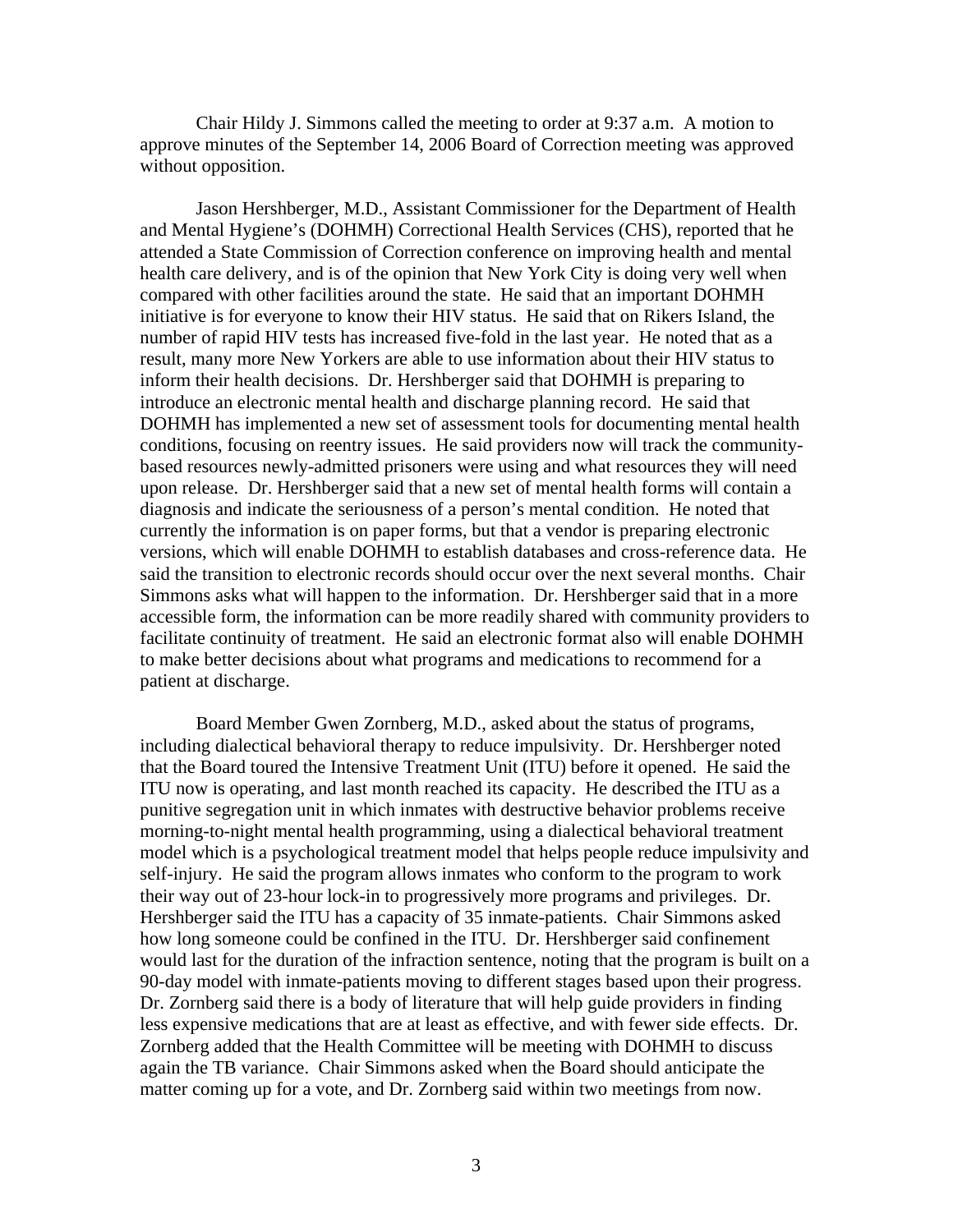Board Member Stanley Kreitman, chair of the Minimum Standards Review Committee, reported that the proposed amendments have been presented for review to the Law Department. Chair Simmons said that she and Executive Director Richard Wolf have reached out to the Law Department to encourage its prompt and timely response so the process may move forward. She said that she would like to think that the recommendation will be forthcoming before the November Board meeting, and would like the Board to be in a position to begin the publication process before the next meeting. Chair Simmons said she would like the Board to agree on the parameters for the time frames for the process. She noted that the law requires a comment period of at least 30 days, but it is her view that the public comment period should be longer, given that it has been 30 years since the Standards were established and many people will have comments and suggestions. She said the Board wants to ensure it receives the most information it can, so that the Board can have a full conversation about the recommendations it has put forward. She said her proposal is the following: from the moment the Law Department authorizes publication, the Board should set a period of 90 days for comment. She added that in 60 days the holiday season will be upon us, and this is not a good time to hold a public hearing, but would like to schedule a hearing within 40 to 60 days, depending on the time frame, and then have a period of time after the public hearing to digest, sort through and review all the information that is presented at the hearing and in writing. Chair Simmons said that at the next available public Board meeting thereafter, the Board would meet to discuss all of the comments and recommendations. She said that recommendations for each section will be voted upon separately: there will not be one up-or-down vote on the entire package of proposals. She added that if a majority of members vote in favor of a change, the section will be changed. She said she expects that, as a result of the information received during the hearing and extended comment period, the Board will have good conversations about each of the sections for which amendments have been proposed. Chair Simmons added that after the Law Department gives its approval, it will take several days for the Board to publish the materials and distribute them to the public.

Board Member Richard Nahman, O.S.A. said that 15 minutes ago he received a 4 page request from the Legal Aid Society for a 120-day comment period. He said he has not had time to read and absorb the reasons for the request, so he is in no position to decide whether 90 days or 120 days is appropriate. Chair Simmons said she appreciates Father Nahman's point, but believes that the Board should make a decision today or else it will delay the process by potentially another five or six weeks. She said she respects the comments raised in the letter, but also has great faith that the people at the Prisoners' Rights Project will be vigilant in making certain that the Board hears fully their comments and concerns. She added that she believes 90 days to be sufficient, but is prepared to hear other views. She said she does not want to wait five weeks before deciding how long the comment period should be, and noted that the year began with a goal of moving through the process, and she expressed the hope that the process will be completed by the end of the first quarter of 2007. Board Member Paul Vallone said that the Chair's suggestion might be a fair compromise, but is based on the assumption that the Law Department will approve the document presented to it by the Board. He said the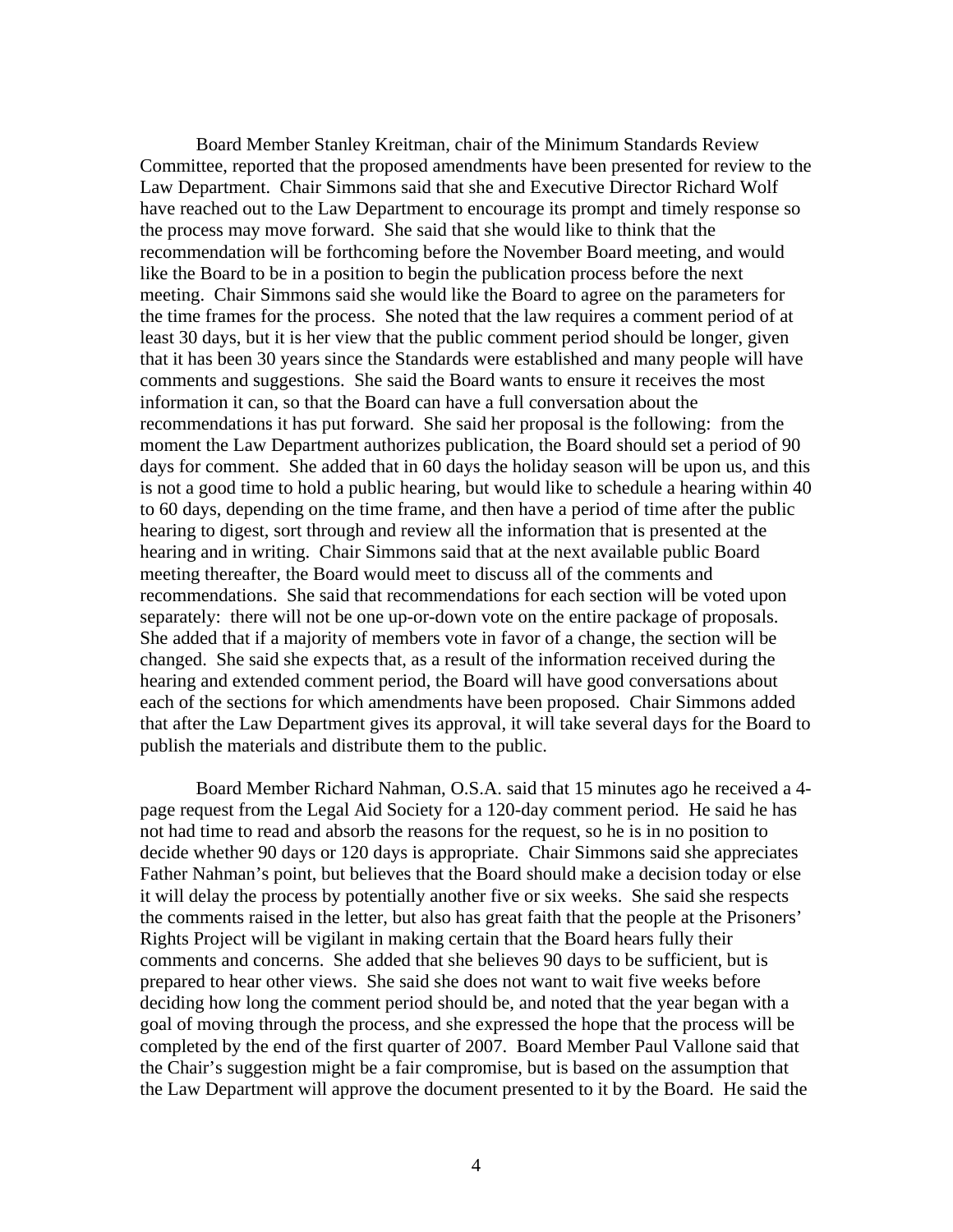Board needs a fall-back position should the Law Department recommend changes to the draft, because the Board should then re-examine the draft before putting it out for publication. Chair Simmons said that the Law Department will be determining whether we are in compliance with the law. She said that if the Board is told it cannot do something, the existing Standard provision would remain as is. Mr. Vallone said it might be possible to conform with a Law Department request without completely reverting to the existing provision. Mr. Wolf said that the City Administrative Procedure Act calls for the Law Department to determine that the Board has not exceeded its statutory authority. Mr. Vallone said the Law Department may determine that nine of the proposed amendments are within the Board's jurisdiction, and one may be beyond its jurisdiction, so the Board may find it necessary to address just that one item. Chair Simmons said she is willing to think about a contingency that if the Law Department finds that the Board has overstepped its bounds, the Board could revisit the matter at its November meeting. Board Member Alexander Rovt said he supports the Chair's recommendation, noting that he will be absent from the November Board meeting. Board Member Milton Williams asked if the Board could begin with a 90-day period, and extend it if, in its discretion, it determined that it would be useful to do so. Vice Chair Michael Regan said Mr. Williams' point was well-taken, adding that the Board certainly has the flexibility to extend the time period for comments. He said the idea speaks to the spirit of inclusiveness, that the Board is not limiting itself to the statutory minimum of 30 days. He noted that the Board is addressing sensitive and important issues. He described the approach under discussion as "a minimum of 90 days", which may be extended. Chair Simmons noted that there was a sense of the Board that, assuming the Law Department authorizes the Board to go ahead before the Board's November meeting, the Board would send the materials out with a 90-day time period. She said that Mr. Wolf would check with the Members to determine a suitable date for a public hearing, between 40 and 60 days after initial publication, so that the maximum number of Board members will be able to participate in the hearing. She said that after the public hearing, and after assessing the volume of comments received by the Board, that the Board will decide whether to extend the period beyond 90 days. Mr. Regan said the minutes will reflect this discussion and Father Nahman's point as well. The Chair asked the Members if they were comfortable with the plan she described. Father Nahman said he was not, noting that Legal Aid had presented a four-page request for 120 days and he has not had an opportunity to review the request. He said that after 90 days, should Legal Aid say they need another 30 days, there is no guarantee to them that they would have additional time. He said that he therefore would like to establish a 120-day comment period. Mr. Vallone asked whether, if the Board wanted to "tweak" one of the amendments, the process would begin again. Chair Simmons said that once the Law Department approves the document for publication, it will be presented to the public for comment in writing and/or at a public hearing. She said that the Board's process, after receiving the comments, will be to process and absorb the comments, and then the Board will meet and, section by section, have a full discussion in what will be a public forum, during which Members will discuss and debate and suggest alternatives, or suggest retaining the proposals as recommended, or suggest retaining the original provisions, or some combination of these possibilities. Chair Simmons said that each decision will be made by majority vote of the Board, and the issues are not returned to the public thereafter, but rather stand as Board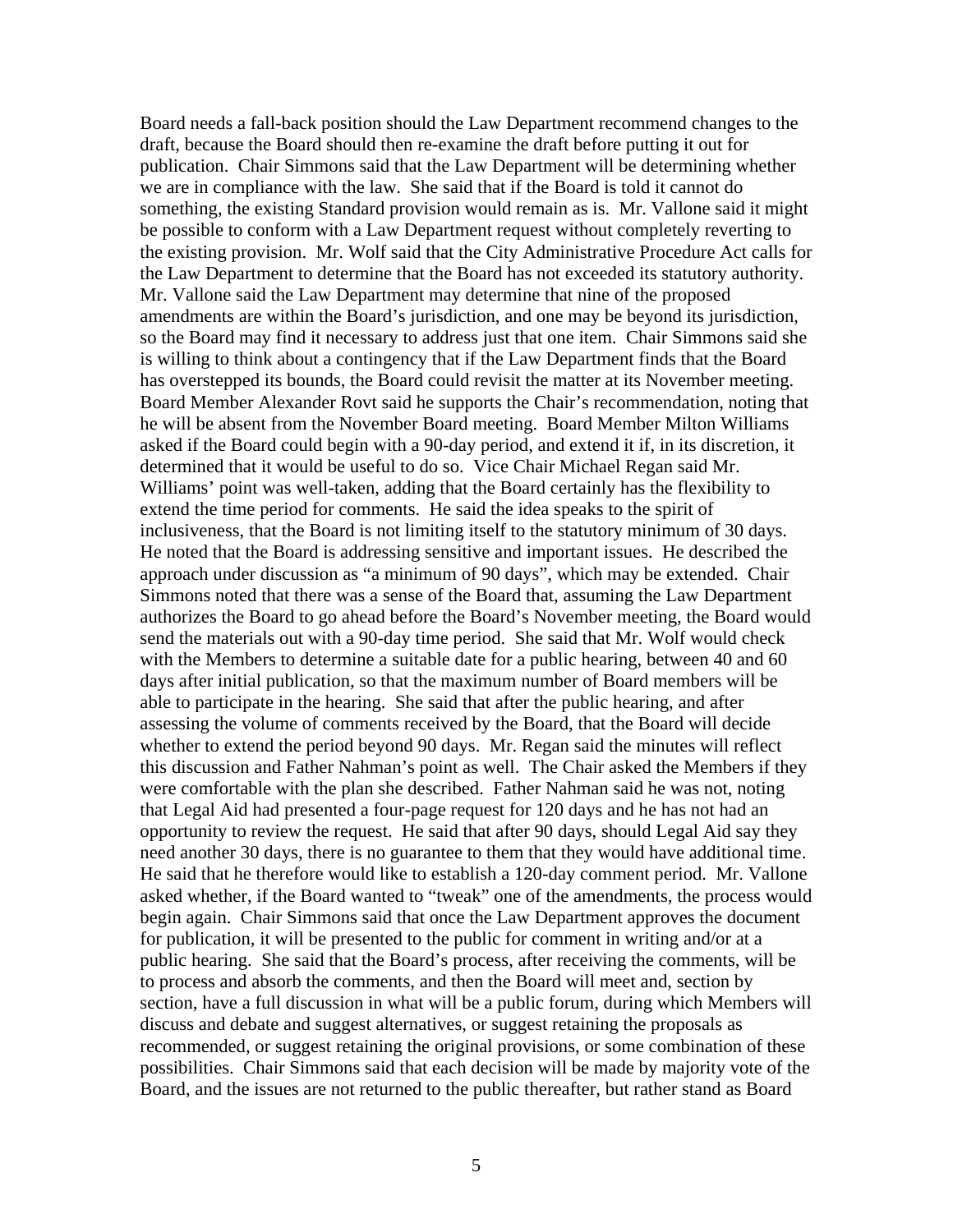decisions. She said that all Members will have every opportunity to comment, discuss and propose changes. Mr. Regan said advocates and the public will also have opportunities to do so. Mr. Vallone asked Mr. Wolf to send to all Members whatever information is received from outside groups so the Members will have an opportunity to digest the information. Chair Simmons said she was sensitive to Father Nahman's concern, but said she is very comfortable with a 90-day comment period that could be extended. She said that if Father Nahman feels strongly about it, she will ask for a vote. Mr. Kreitman said that it is the view of the Chair and the Committee that the entire process must be fair to all parties, with full disclosure, and that the proposal for a 90-day comment period, which can be extended, is very fair, especially since the statutory requirement is 30 days. Mr. Vallone said the Members seem to have reached a "fair consensus" on a 90-day period, with the Board retaining the ability to extend for an additional 30 days. Chair Simmons said the Board will not select a date for a public hearing until all Members have been polled for availability, thereby promoting the possibility that all Members have the opportunity to attend the hearing.

Chair Simmons called for a report from the Department of Correction. DOC Senior Deputy Commissioner John Antonelli said that DOC had nothing to report, other than to note that since the Board's September meeting the inmate population had increased by approximately 500. He said DOC did not anticipate having to open another facility, although this remained a possibility in the future. Mr. Kreitman asked if the increase represented a trend. Mr. Antonelli said arrests were up slightly, but not so much as to suggest a change in arrest policy. Mr. Regan asked how the current population of approximately 14,000 compares with the recent past. Mr. Wolf said that in May, 1991, the City confined 22,630 inmates. Mr. Regan asked how today's numbers compare with 1996 and 1998. Mr. Wolf said he would provide the information to Mr. Regan, noting that until recently, DOC had been reporting fewer inmates in custody than one year ago. Mr. Vallone asked whether DOC's recruitment efforts had yielded enough new officers to replace retirees. Mr. Antonelli said recruitment is a problem, but DOC is very aggressive. He said DOC has been able to add enough new officers to offset retirements. Chair Simmons asked the size of a typical recruit class, and Mr. Antonelli said approximately 400. Mr. Vallone asked if DOC was pursuing contracts with food vendors, such as MacDonald's, to operate at a site on Rikers Island. Mr. Antonelli said DOC is seeking to determine whether there are vendors interested in offering food to visitors, contractors, and staff. Chair Simmons said it would be important for DOC to contract for healthy food.

Mr. Wolf reported that BOC's Director of Field Operations, Kennith Armstead, recently returned from leadership training at the National Institute of Corrections in Colorado. He said Mr. Armstead is reviewing resumes submitted for the vacant field representative position, and soon will begin interviewing.

A motion to renew existing variances was approved without opposition.

Chair Simmons recognized John Boston, Project Director of the Legal Aid Society's Prisoners' Rights Project (PRP). Mr. Boston said that PRP appreciates the